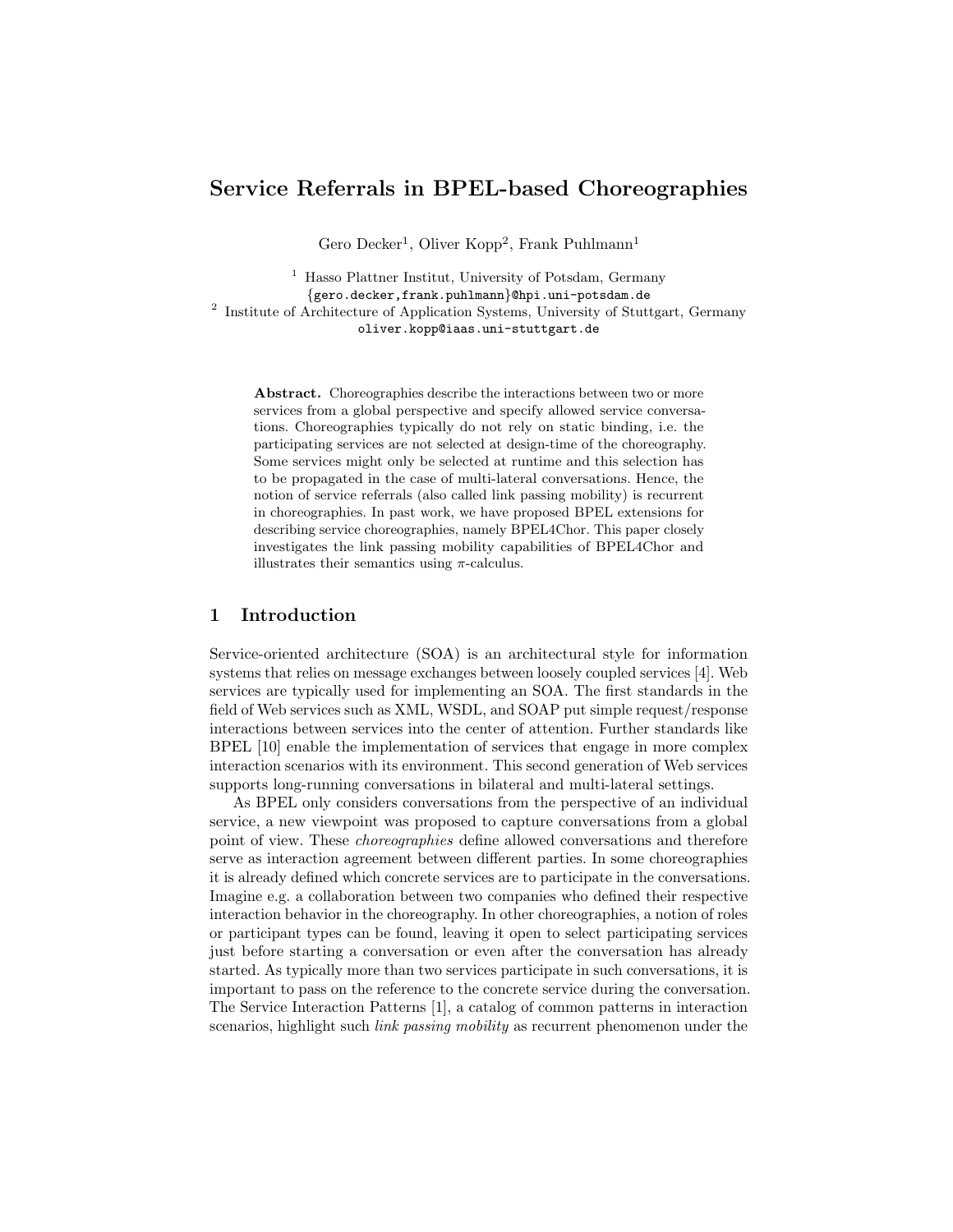#### 2 Gero Decker, Oliver Kopp, Frank Puhlmann

name of Request with Referral. We therefore conclude that support for link passing mobility is an essential feature of choreography description languages. As an alternative to existing languages and in order to enable more direct integration of service orchestrations and choreographies, we have introduced BPEL extensions for choreography modeling (BPEL4Chor) in [[5](#page-5-3)]. In this paper we are going to closely investigate how link passing mobility is realized in BPEL4Chor. In order to provide unambiguous semantics we use  $\pi$ -calculus, a modern process algebra that inherently supports link passing mobility. An extended discussion on the advantages can be found in [\[12\]](#page-5-4).

The remainder of this paper will be organized as follows. The next section discusses related work, before section [3](#page-1-0) gives a short overview of BPEL4Chor. The main contribution will be found in section [4](#page-2-0) where link passing mobility in BPEL4Chor is discussed. Section [5](#page-4-0) concludes and points to future work.

# 2 Related Work

Since the formal semantics of BPEL4Chor is based on  $\pi$ -calculus, we refer to earlier work on the formal representation of process and interaction patterns [[13](#page-5-5),[7](#page-5-6)]. Dynamic binding in  $\pi$ -calculus is introduced in [[11](#page-5-7)]. In a nutshell, the  $\pi$ -calculus is based on a set of agent identifiers (denoted with uppercase letters) and another set of names (denoted with lowercase letters). Names are a unification of concepts known as pointers, links, channels, etc. The agents of the  $\pi$ -calculus can interact by sending names via names used as channels, denoted as  $\bar{a}\langle b \rangle$ , and receiving names via names used as channels, denoted as  $a(x)$ . The ordering of the send and receive operations can be sequential, denoted as  $a(b).b\langle x\rangle.0$ , parallel, denoted as  $a(b).0 \mid \overline{x}\langle y \rangle.0$ , or exclusive, denoted as  $a(b).0 + \overline{x}\langle y \rangle.0$ . Each execution path is terminated with 0. Furthermore, agents can create new, unique names during their execution, denoted as  $\nu x$ , where x is the new name. Due to space limitations, we refer to [[9](#page-5-8)] for an extended introduction. Existing approaches for formalizing BPEL do not support dynamic binding and are hence improper for an extension to choreographies [\[8,](#page-5-9)[3\]](#page-5-10).

A strong competitor for BPEL4Chor is given by WS-CDL as a choreography language. While WS-CDL is able to support most of the service interaction patterns, it also introduces different realizations for the workflow patterns. Notable, these are difficult to map to BPEL [[6](#page-5-11)]. Since BPEL is the state-of-the-art orchestration language for business processes, a mismatch between choreography and orchestration languages should be avoided. This paper focuses on an extension of BPEL to overcome these limitations. Other competitors are given by BPML [[2](#page-5-12)] and BPSS [\[14\]](#page-5-13). However, both are outdated nowadays.

### <span id="page-1-0"></span>3 BPEL4Chor Overview

In contrast to other choreography languages such as BPSS and WS-CDL, BPEL4Chor does not have interactions as basic building blocks but rather communication actions, i.e. send and receive actions. Therefore, control flow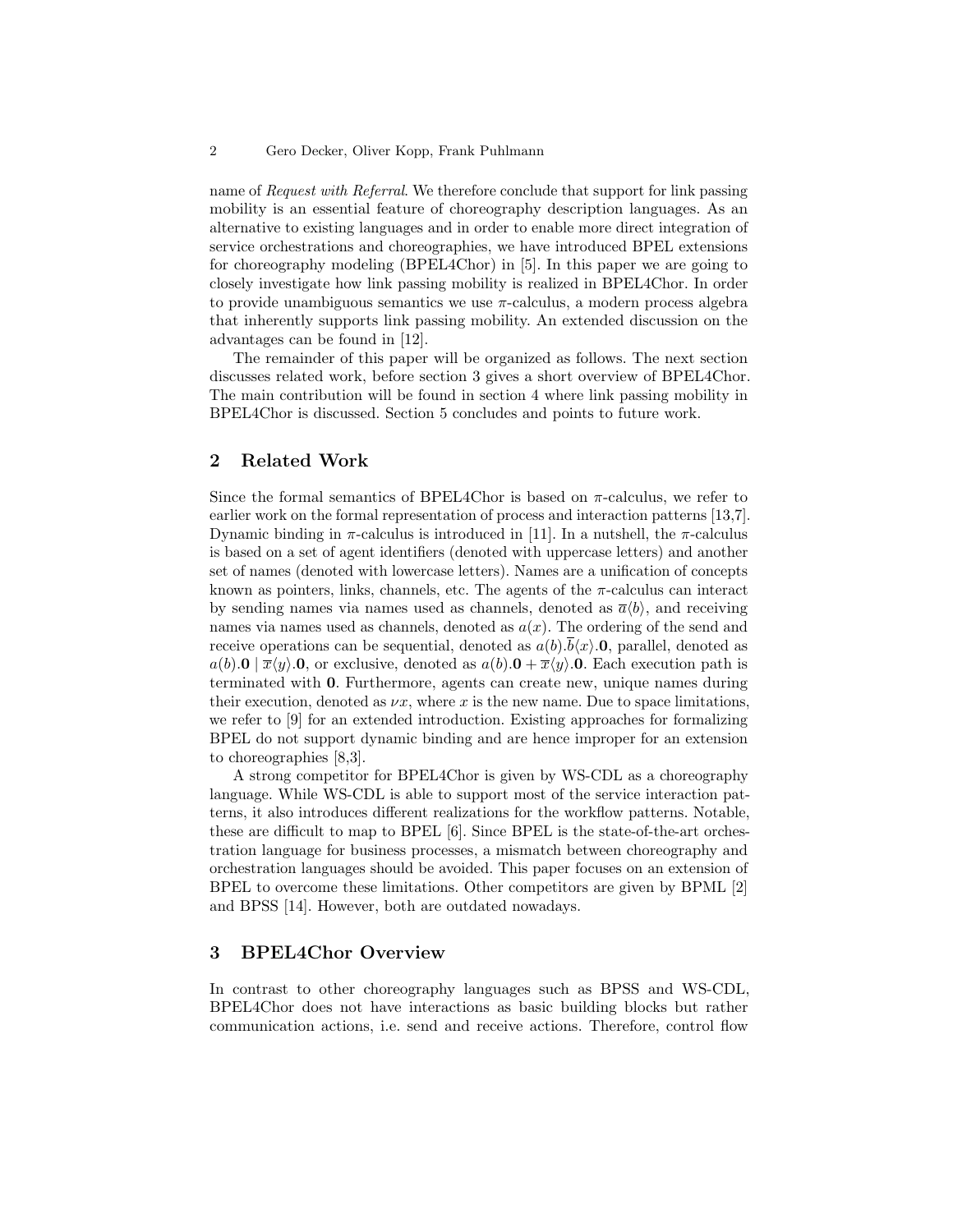```
Listing 1 Participant behavior description for a migration service
```

```
<process name="migrationservice" targetNamespace="urn:visa:ms"
 abstractProcessProfile="urn:HPI_IAAS:choreography:profile:2006/12">
  <sequence>
    <receive wsu:id="ReceiveEmployeeDetails" createInstance="yes" />
    <opaqueActivity name="PrepareVisaApplication" />
    <invoke wsu:id="SubmitVisaApplication" />
    <receive wsu:id="ReceiveConfirmation" />
  </sequence>
</process>
```
<span id="page-2-1"></span>dependencies are not defined between interactions but locally between communication actions. BPEL4Chor uses participant behavior descriptions (PBDs) for this purpose. For each participant type a PBD has to be provided. PBDs are a special kind of abstract BPEL processes. This enables to define control and data flow in choreographies as it is the case in BPEL.

In contrast to classic BPEL, where send and receive actions include information about who the respective interaction partner is (through the partnerLink and operation attributes), PBDs have to be glued together in a separate artifact, the participant topology. This document captures the structural aspects of the choreography and defines which two communication actions from the PBDs are connected through a message link. While the PBDs and the topology are free of web-service-specific configuration, participant groundings are introduced to provide the mapping of elements in the topology to WSDL specifications.

Listings [1](#page-2-1) and [2](#page-3-0) show two BPEL4Chor artifacts of a choreography description, where a visa is to be organized for a new employee. As the employing company has outsourced all migration related activities, it sends the employee's details to a migration service. This service prepares and submits a visa application to the government's immigration office. The immigration office sends a nomination approval to the employer which is needed for picking up the visa from the embassy. In addition, a confirmation is sent to the migration service.

# <span id="page-2-0"></span>4 Link Passing Mobility in BPEL4Chor

The example from the previous section illustrates the main concepts in BPEL4Chor. While merely control and data flow is defined in the participant behavior descriptions, the main structural setting can be found in the topology. Here, participant types and participant references are defined. It is possible that several references or even reference sets are used for one participant type. This indicates that different participants of the same type are involved in one conversation. Imagine e.g. a logistics scenarios where several shippers transport goods from a production site to a warehouse or imagine a bidding scenario where different bidders take part in one auction.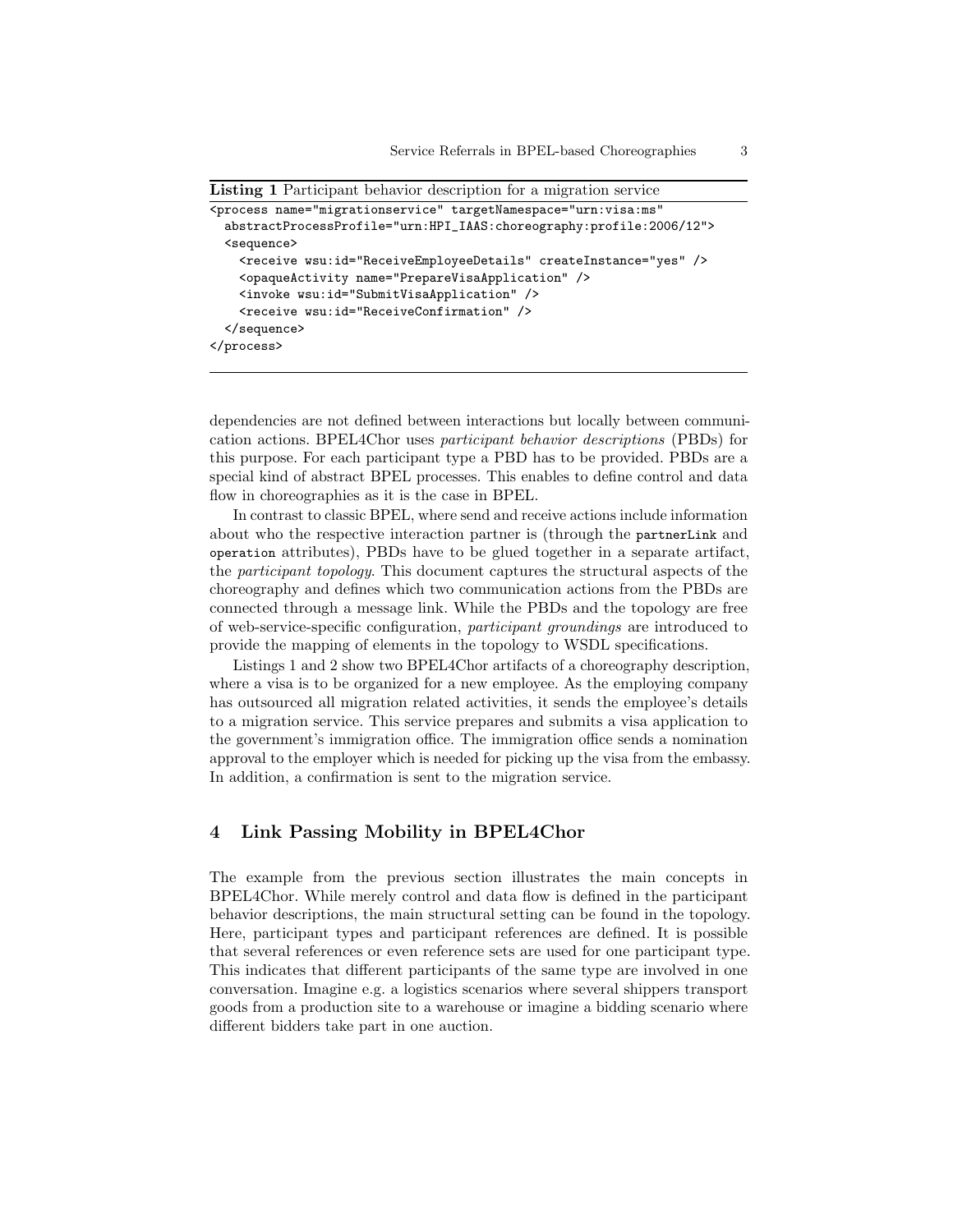Listing 2 Participant topology for the visa application scenario

```
<topology name="visa" targetNamespace="urn:visa" xmlns:ms="urn:visa:ms">
  <participantTypes>
    <participantType name="MigrationService"
    participantBehaviorDescription="ms:migrationservice" />
    <participantType name="Employer" ... />
    <participantType name="ImmigrationOffice" ... />
  </participantTypes>
  <participants>
    <participant name="e" type="Employer" selects="ms" />
    <participant name="ms" type="MigrationService" />
    <participant name="io" type="ImmigrationOffice" />
  </participants>
  <messageLinks>
    <messageLink name="employeeDetailsLink" sender="e"
     sendActivity="SubmitEmployeeDetails" receiver="ms"
    receiveActivity="ReceiveEmployeeDetails"
    messageName="employeeDetails" />
    <messageLink name="visaApplicationLink" sender="ms"
     sendActivity="SubmitVisaApplication" receiver="io"
     receiveActivity="ReceiveVisaApplication"
    messageName="visaApplication" participantRefs="e" />
    \left\{ - - \ldots - - \right\}</messageLinks>
</topology>
```
<span id="page-3-0"></span>Although participant references are defined on a global level, not all participants necessarily know about all other participants involved. Through the receipt of messages or through explicit link passing the knowledge about participants is propagated. The immigration office knows which migration service is involved in the conversation as it receives a message from it. On the other hand, the office gets to know the employing company through the mechanism of link passing mobility. The migration service passes the reference to this company on to the immigration office as part of the visa application.

The notion of participant references cannot be directly found in  $\pi$ -calculus. On the other hand, send and receive activities are mapped to input and output actions on a  $\pi$ -channel, leading to the fact that message links from BPEL4Chor are represented by one or several  $\pi$ -channels. Several channels are needed in the case of several participants of the same type taking part in the conversation. We therefore introduce the term *message link instance* for corresponding to the actual connection between two participants in a conversation. The example from the previous section could be formalized as follows:

 $E \stackrel{def}{=} (\nu details, na) \stackrel{\overline{ed}}{ed} \langle details, na \rangle .na (approxal).$  $MS \stackrel{def}{=} (\nu_c, application)$  ed(details, na). $\overline{va}$ (application, c, na).c(conf).**0**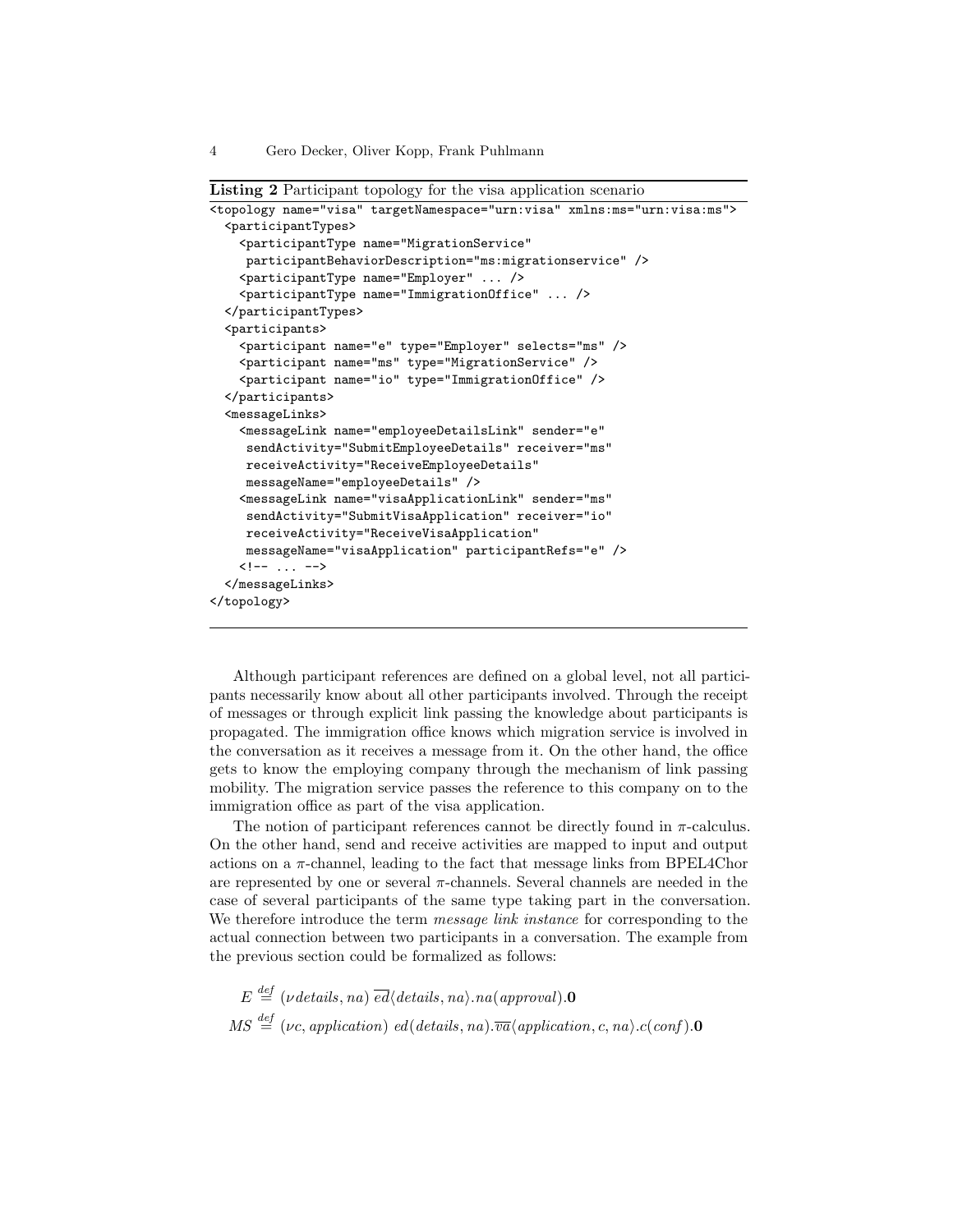*IO* 
$$
\stackrel{def}{=} (\nu \text{approval}, \text{conf}) \text{va}(\text{application}, c, na).(\overline{\text{na}} \langle \text{approval} \rangle. \mathbf{0} \mid \overline{c} \langle \text{conf} \rangle. \mathbf{0})
$$
  
*SYS*  $\stackrel{def}{=} (E \mid MS \mid IO)$ .

The message link employeeDetailsLink is represented by channel ed and visaApplicationLink by va. We see that ed and va are free names. This indicates that there is a static binding between the employer  $E$  and the migration service MS as well as between MS and the immigration office IO. In order to explicitly represent dynamic selection of the migration service by the employer (which is indicated by the selects attribute in the participant topology) a broker B could be introduced into the formalization:

 $SYS' \stackrel{def}{=} (E' | MS | IO | B)$  with  $E' \stackrel{def}{=} lookup(ed).E$  and  $B \stackrel{def}{=} \overline{lookup}(ed).B$ .

The propagation of knowledge about participants can be found in the formalization. We have mentioned that this propagation either takes place (i) through the receipt of a message or (ii) through passing on participant references. (i) can be found where  $\overline{MS}$  sends c as attachment to the visa application.  $\overline{MS}$  therefore passes a callback channel to IO for the confirmation. Hence, this is an example for indirectly representing participant references through message link instances. (ii) can be also found where MS sends the application to  $IO: na$  is the channel where the approval has to be sent to, again indirectly representing the participant reference for the employer. This formalizes the attribute participantRefs of the message link visaApplicationLink set to e. In both cases we see that the propagation of knowledge about participants corresponds to the notion of scope extrusion in  $\pi$ -calculus.

We can summarize that the information given in the PBDs is mainly encoded in control flow constructs in  $\pi$ -calculus, i.e. choice, parallelism and sequence. [[13](#page-5-5)] shows how more complex control flow constructs are represented in  $\pi$ -calculus. The information given in the participant topology specifies the  $\pi$ -names used and defines which names have to be passed in interactions between the different  $\pi$ -processes. In addition to the attribute participant Refs indicating link passing mobility, message links can also have the attribute copyParticipantRefsTo set. As an effect the bound name in the receiving  $\pi$ -process is simply renamed.

All BPEL4Chor constructs can be translated to BPEL constructs. E.g. participantRefs indicates that a copy from partnerLink action takes place prior to a send activity and a copy to partnerLink after a receive activity. In the case of copyParticipantRefsTo set, the target partnerLink at the receiving side has a different name than the source partnerLink on the sending side.

### <span id="page-4-0"></span>5 Conclusion

This paper has investigated the link passing mobility capabilities of BPEL4Chor. For illustrating this, a sample choreography was partially given in BPEL4Chor and formally given in  $\pi$ -calculus. It was briefly discussed how constructs from BPEL4Chor map to those from  $\pi$ -calculus. As link passing mobility plays an